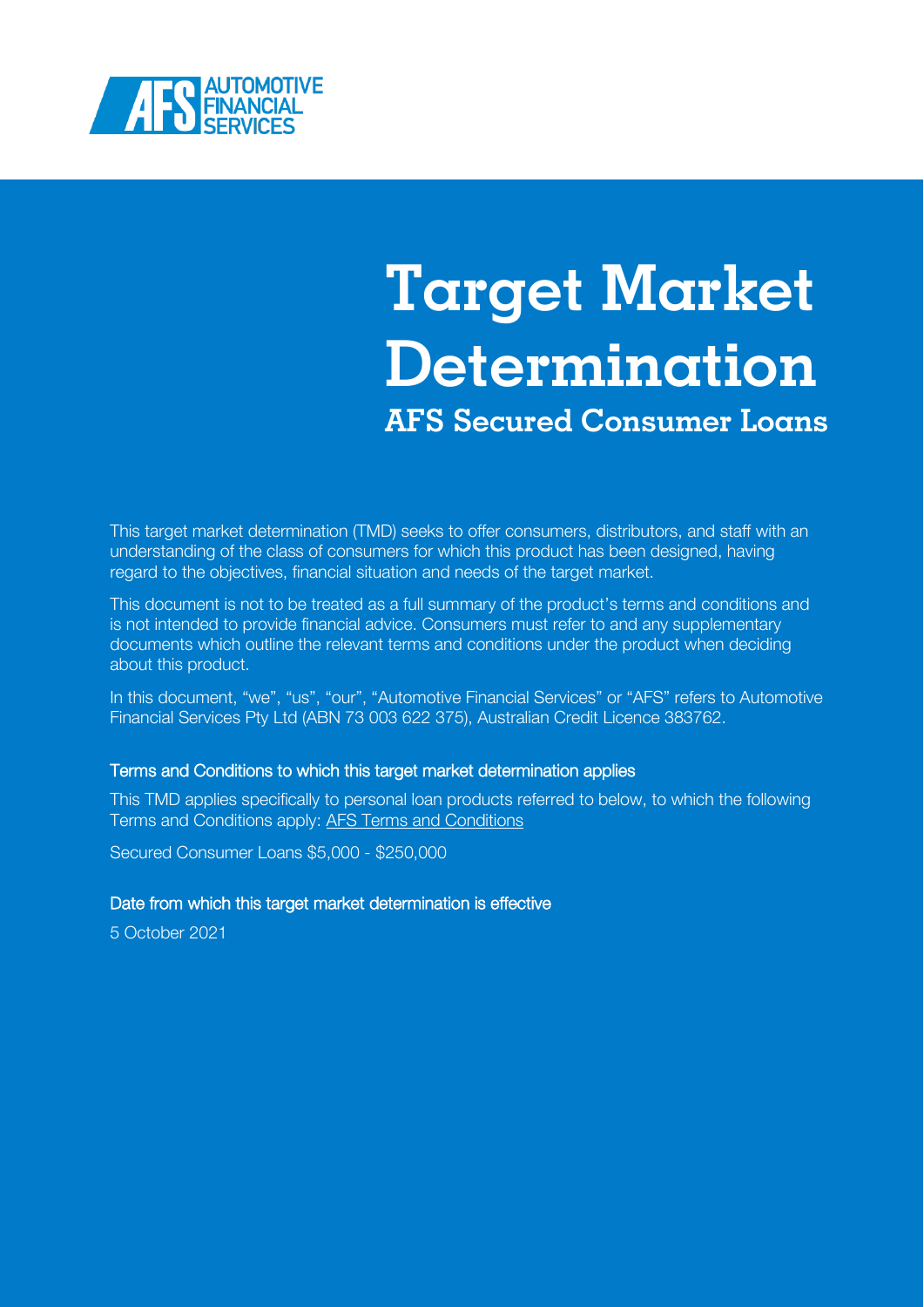## Class of consumers that fall within this target market

The information below summarises the overall class of consumers that fall within the target market for AFS Secured Consumer Loans based on the product key attributes and the objectives, financial situation and needs that it has been designed to meet.

The AFS Secured Consumer Loan has been designed for consumers whose likely objectives, financial situation and needs (as listed below) are aligned with the product (including the key attributes). The Secured Consumer Loans are for those who are seeking an amount of credit for the purchase of an asset for domestic or personal use.

## Product description and key attributes

The key and product attributes of the AFS Secured Consumer Loan are:

|                                                        | <b>Property Owner</b>                                                      | Renter           | Boarder or other residential status |  |
|--------------------------------------------------------|----------------------------------------------------------------------------|------------------|-------------------------------------|--|
| Loan Terms                                             | $12 - 84$ months                                                           | $12 - 84$ months | $12 - 84$ months                    |  |
| Credit available                                       | Up to \$250,000                                                            | Up to \$250,000  | Up to \$250,000                     |  |
| <b>Origination Fee</b>                                 | Up to a maximum \$990                                                      |                  |                                     |  |
| <b>Establishment Fee</b>                               | \$495                                                                      |                  |                                     |  |
| <b>Credit Search Fee</b>                               | \$7.75                                                                     |                  |                                     |  |
| <b>Security Registration Fee</b>                       | \$9.85                                                                     |                  |                                     |  |
| <b>Monthly Administration</b><br>Fee                   | \$15                                                                       |                  |                                     |  |
| <b>Early Termination Fee</b>                           | \$600 reduced on a pro-rata basis each month based on the contract<br>term |                  |                                     |  |
| Acceptable assets include most auto and leisure assets |                                                                            |                  |                                     |  |

#### Objectives, financial situation, and needs

These products have been designed for individuals who:

- o need an amount of credit to purchase an auto or leisure asset for domestic or personal use
- o require repayments across a specified or agreed term
- o can service the principal balance of the loan and the fees and interest as it accrues

# Consistency between target market and the product

The secured consumer loan product has been designed to suit a wide target market of consumers who require access to funds for the purchase of an asset for personal use.

Consumers in this class require access to credit particularly for transport, to enhance their employment opportunities and their lifestyle overall.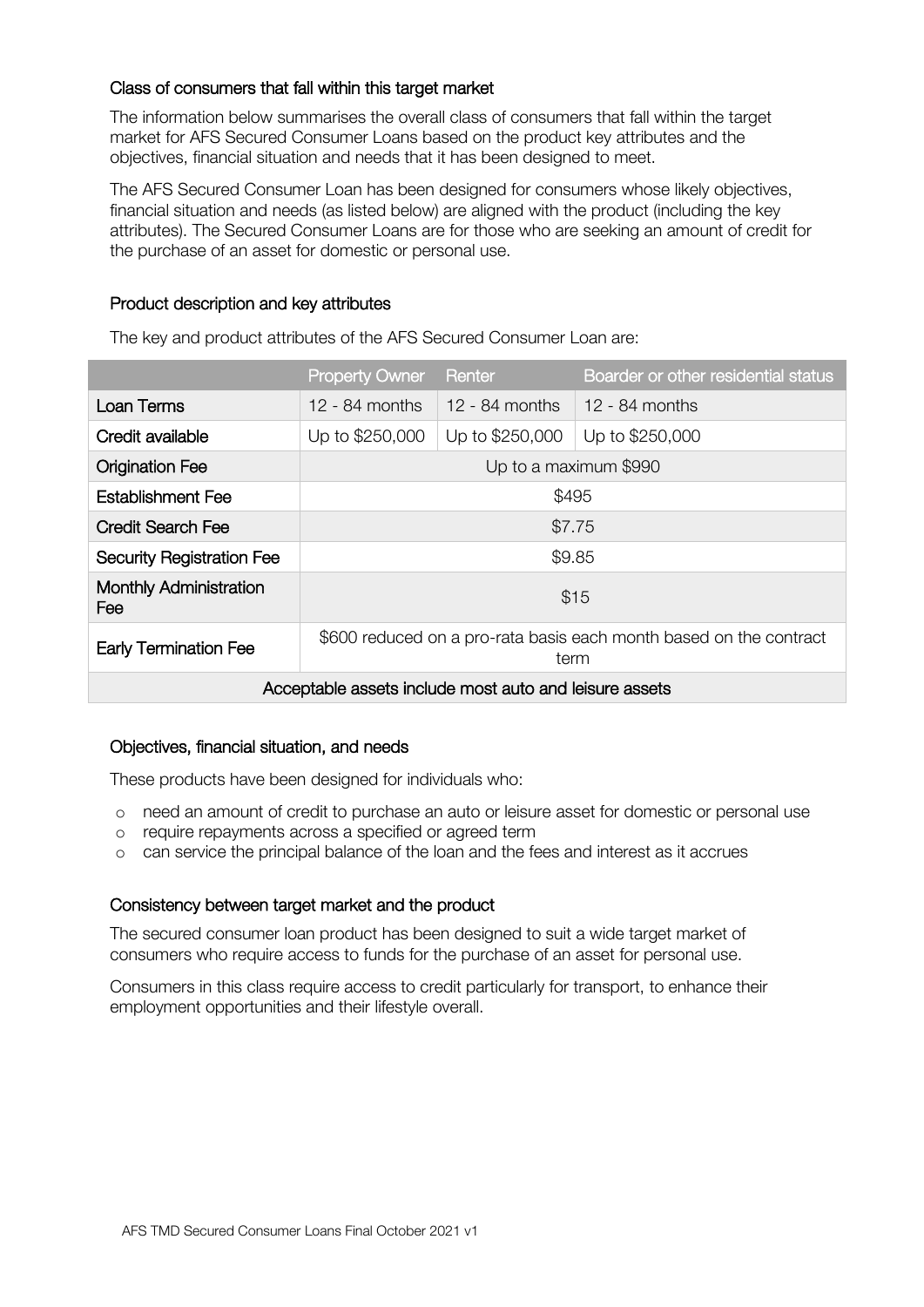# How this product is to be distributed

#### Distribution channels

This product is designed to be distributed through the following means:

- o Through AFS accredited finance brokers across Australia
- o Through AFS accredited dealerships across Australia
- o Through AFS approved referral partners
- o Direct Consumer Application

#### Distribution conditions

AFS has distribution conditions in place designed to help ensure this product is only sold to consumers in the target market.

These conditions include such measures as:

#### AFS as a distributor on the proprietary website

- Knockout questions on application to determine whether the consumer is meeting the eligibility requirements for the product
- o Website content is reviewed to ensure appropriate messaging to the target market

#### For all other distribution

- o Accreditation and onboarding of finance brokers and dealerships to confirm they are qualified to distribute the products
- o Provision of AFS' eligibility criteria to accredited brokers, dealerships and referral partners to ensure the consumer loan products are being recommended are suitable.
- o Checklists are provided to distributors which outlines information AFS requires from the consumer (via the distributor) to verify information as well as perform a credit assessment
- o AFS' Relationship Manager (RM) is a point of contact for all approved brokers and referral partners to clarify any questions of eligibility

#### Adequacy of distribution conditions and restrictions

- Implementation of suitability and eligibility questions through the application process allows AFS' proprietary platform to identify those applicants who do not meet the criteria for the products prior to any loan offer being made to a consumer.
- Provision of the reference material such as checklists to accredited brokers and dealerships means the consumer's required information is received by AFS to enable assessment of suitability and eligibility prior to loan offer or approval.
- Finance brokers and dealerships that are accredited with AFS typically share and have access to the target market.

#### Reviewing this target market determination

We will review this target market determination in accordance with the below:

| Initial review | Within two years of the effective date.                              |
|----------------|----------------------------------------------------------------------|
|                | Periodic reviews   At least every two years from the initial review. |